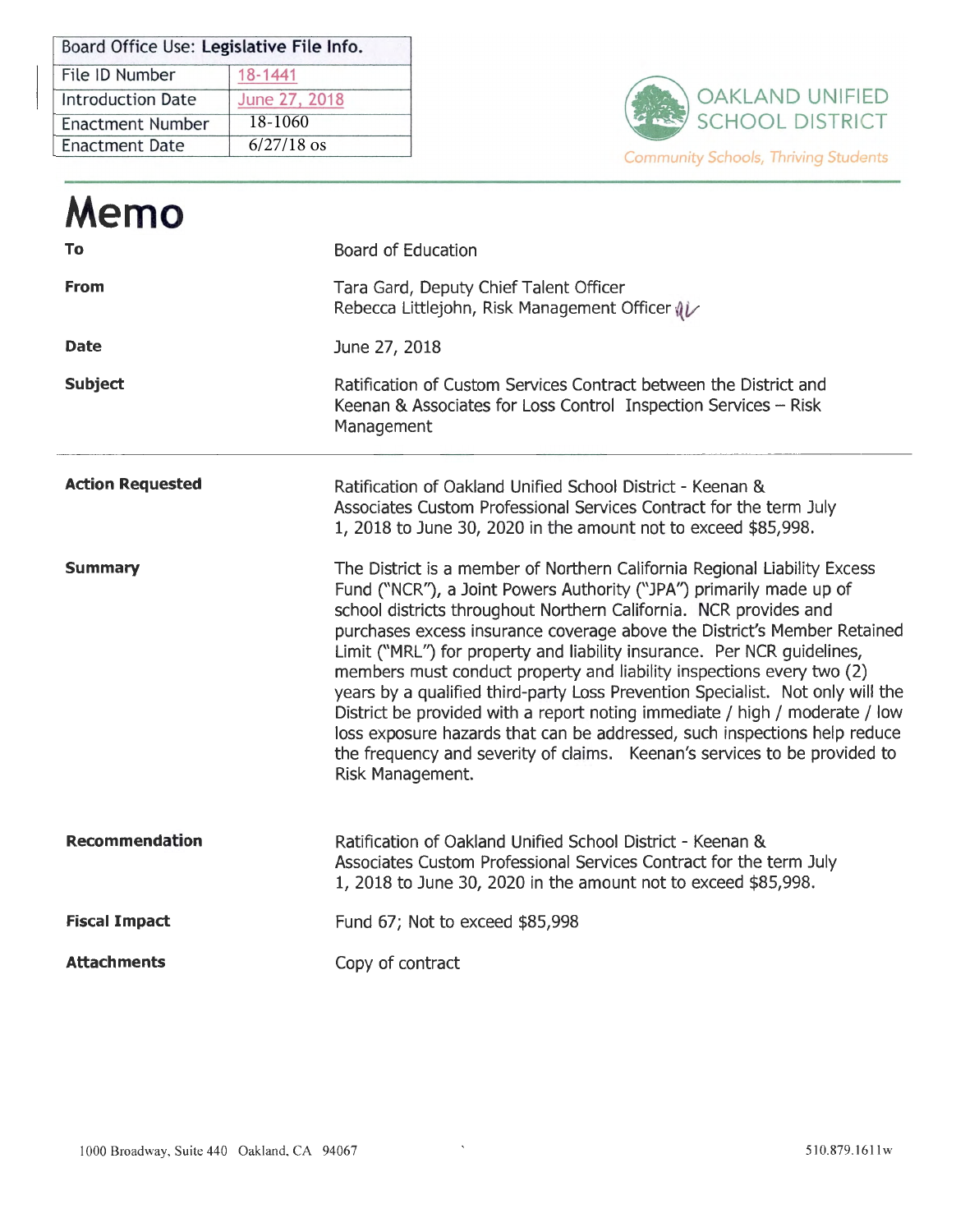| Board Office Use: Legislative File Info. |               |
|------------------------------------------|---------------|
| File ID Number                           | $-1441$       |
| <b>Introduction Date</b>                 | June 27, 2018 |
| <b>Enactment Number</b>                  | 18-1060       |
| <b>Enactment Date</b>                    | $6/27/18$ os  |



*~~;,."'i* **OAKLAND** UNIFIED SCHOOL DISTRICT *""'-<. ~ "'* Community *Schools,* Thriving Students

# **CUSTOM PROFESSIONAL SERVICES CONTRACT BETWEEN**

# **OUSD AND KEENAN AND ASSOCIATES**

This Agreement (or "Contract") is entered into between Keenan and Associates of Oakland, CA (CONTRACTOR) and Oakland Unified School District (OUSD or District). OUSD is authorized by Government Code Section 53060 to contract for the furnishing of special services and advice in financial, economic, accounting, engineering, legal, and administrative matters with persons specially trained, experienced, and competent to perform such services. CONTRACTOR warrants it is specially trained, experienced, and competent to provide such services. The parties agree as follows:

- 1. **Services:** CONTRACTOR shall provide the ("Services" or "Work") as described in **Exhibit "A."** attached hereto and incorporated herein by reference.
- 2. **Terms:** CONTRACTOR shall commence work on March 1, 2018, or the day immediately following approval by the Superintendent as the aggregate amount CONTRACTOR has contracted with the District is below \$90,200 in the current fiscal year. The work shall be completed no later than June 30, 2019.
- 3. **Compensation:** OUSD agrees to pay CONTRACTOR for services satisfactorily rendered pursuant to this Agreement. The compensation under this Contract **shall not exceed Eighty-Five Thousand, Nine Hundred and Ninety-Eight Dollars (\$85,998.00) ,**  with three (3) separate annual payments of \$28,666.00 to CONTRACTOR to be paid no later than October 1<sup>st</sup> of 2018, 2019 and 2020. This sum shall be forfull performance of this Agreement and includes all fees, costs. and expenses incurred by Contractor including, but not limited to, labor, materials, taxes, profit, overhead, travel, insurance, subcontractor costs, and other costs.

The granting of any payment by OUSD, or the receipt thereof by CONTRACTOR, shall in no way lessen the liability of CONTRACTOR to correct unsatisfactory work, although the unsatisfactory character of that work may not have been apparent or detected at the time a payment was made. Work, which does not conform to the requirements of this Agreement, may be rejected by the District and in that case must be replaced by CONTRACTOR without delay.

- **4. This Section Intentionally Omitted from this Custom Contract.**
- 5. **CONTRACTOR Qualifications/ Performance of Services:**

**CONTRACTOR Qualifications:** CONTRACTOR warrants it is specially trained, experienced, competent and fully licensed to provide the Services required by this Agreement in conformity with the laws and regulations of the State of California, the United States of America, and all local laws, ordinances and,/or regulations, as they may apply.

Standard of Care: CONTRACTOR warrants that CONTRACTOR has the qualifications and ability to perform the Services in a professional manner, without the advice, control, or supervision of OUSD. CONTRACTOR's services will be performed, findings obtained, reports and recommendations prepared in accordance with generally and currently accepted principles and practices of its profession for services to California school districts.

- 6. **Invoicing:** Invoices furnished by CONTRACTOR under this Agreement must be in a form acceptable to OUSD. All amounts paid by OUSD shall be subject to audit by OUSD. Invoices shall include, but not be limited to: Contractor name, Contractor address, invoice date, invoice number, purchase order number. name of school or department service was provided to, period of service, name of the person performing the service, date service was rendered, brief description of services provided, number of hours of service, hourly rate, total payment requested.
- 7. **Notices:** All notices and invoices provided for under this Agreement shall be in writing and either personally delivered during normal business hours or sent by U.S. Mail (certified, return receipt requested) with postage prepaid to the other party at the address set forth below:

| <b>OUSD Representative:</b>        | <b>CONTRACTOR:</b>                                                                                                                          |
|------------------------------------|---------------------------------------------------------------------------------------------------------------------------------------------|
| Name: REBECCA LITTLEJOHN           | Name: TARA SCHILLING (KEENAND AND ASSOCIATES)                                                                                               |
| Site /Dept.: 987-RISK MANAGEMENT   | <b>Title: Senior Vice President</b>                                                                                                         |
| Address: 1000 Broadway, Suite 440  | Address: 2355 Crenshaw Blvd.                                                                                                                |
| Oakland, CA 94607                  | Torrance, CA 90501                                                                                                                          |
| Phone: (510) 879-1611              | Phone: (310) 212-0363                                                                                                                       |
| Email: Rebecca.Littlejohn@ousd.org | Email: tschilling@keenan.com                                                                                                                |
|                                    | Notice shall be effective when received if personally served or, if mailed, three days after mailing. Either party must give written notice |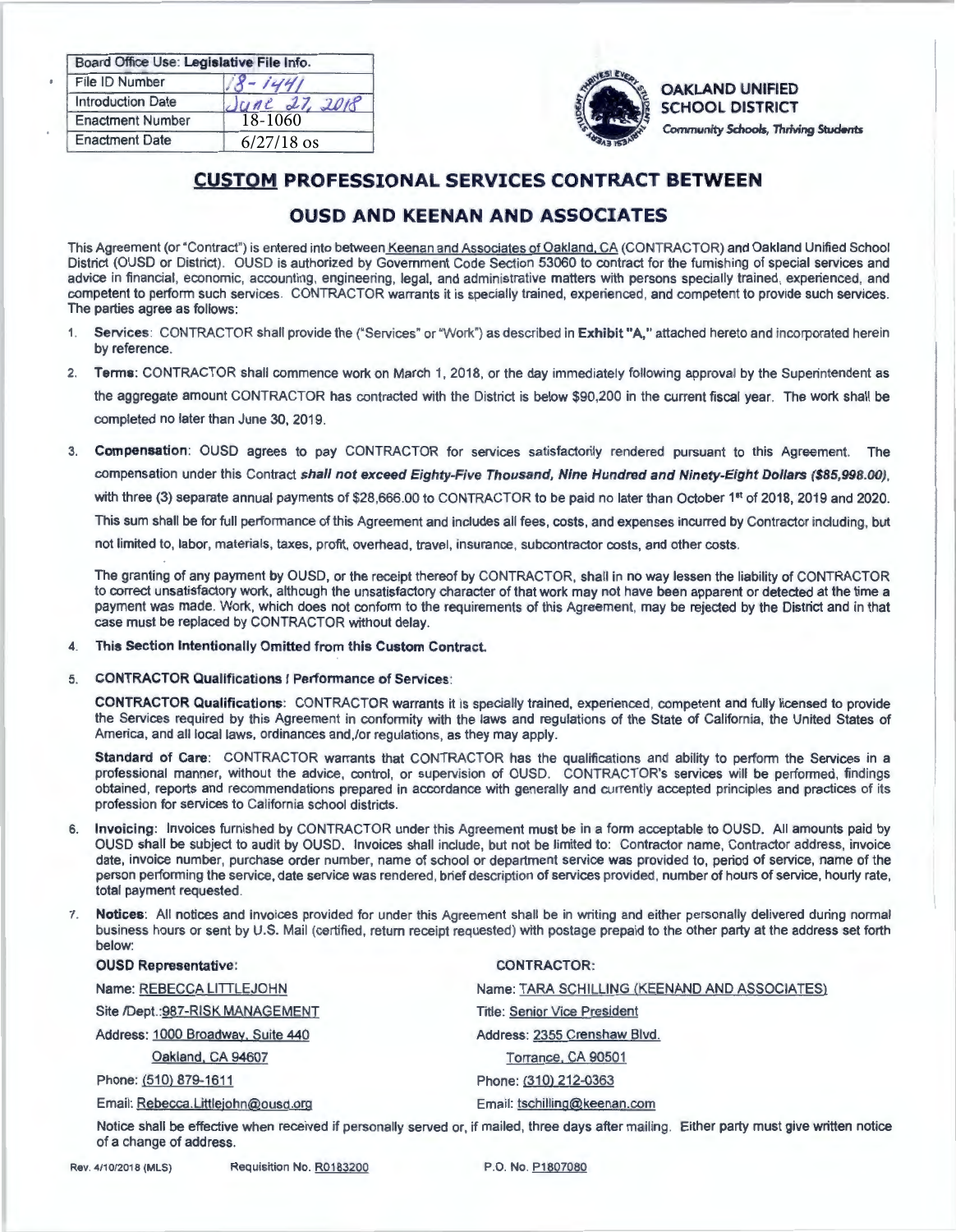8. Status of Contractor: This is not an employment contract. CONTRACTOR, in the performance of this Agreement, shall be and act as an independent contractor. CONTRACTOR understands and agrees that it and all of its employees shall not be considered officers, employees, agents, partner, or joint venture of OUSD, and are not entitled to benefits of any kind or nature normally provided employees of OUSD and/or to which OUSD's employees are normally entitled, including, but not limited to, State Unemployment Compensation or Worker's Compensation. CONTRACTOR shall assume full responsibility for payment of all Federal, State, and local taxes or contributions, including unemployment insurance, social security and income taxes with respect to CONTRACTOR's employees. In the performance of the work herein contemplated, CONTRACTOR is an independent contractor or business entity, with the sole authority for controlling and directing the performance of the details of the work, OUSD being interested only in the results obtained.

# 9. Insurance:

- 1. Unless specifically waived by OUSD, the following insurance is required:
	- If CONTRACTOR employs any person to perform work in connection with this Agreement, CONTRACTOR shall procure and maintain at all times during the performance of such work, Workers' Compensation Insurance in conformance with the laws of the State of California and Federal laws when applicable. Employers' Liability Insurance shall not be less than One Million Dollars (\$1 ,000,000) per accident or disease.

Check one of the boxes below:

CONTRACTOR is aware of the provisions of Section 3700 of the Labor Code which require every employer to be X insured against liability for workers' compensation or to undertake self-insurance in accordance with the provisions of that code, and will comply with such provisions before commencing the performance of the Work of this Contract.

□ CONTRACTOR does not employ anyone in the manner subject to the workers' compensation laws of California.

- CONTRACTOR shall maintain Commercial General Liability insurance, including automobile coverage, with limits of at least One Million Dollars (\$1 ,000,000) per occurrence for corporal punishment, sexual misconduct, harassment, bodily injury and property damage. The coverage shall be primary as to OUSD and shall name OUSD as an additional insured. Evidence of insurance must be attached. Endorsement of OUSD as an additional insured shall not affect OUSD's rights to any claim, demand, suit or judgment made, brought or recovered against CONTRACTOR. The policy shall protect CONTRACTOR and OUSD in the same manner as though each were separately issued. Nothing in said policy shall operate to increase the Insurer's liability as set forth in the policy beyond the amount or amounts shown or to which the Insurer would have been liable if only one interest were named as an insured.
- iii. If CONTRACTOR is offering OUSD professional advice under this Contract, CONTRACTOR shall maintain Errors and Omissions insurance or Professional Liability insurance with coverage limits of One Million Dollars (\$1,000,000) per claim.

**OR** 

- iv. CONTRACTOR is not required to maintain any insurance under this agreement. (Completed and approved Waiver of Insurance Form is required from OUSD's Risk Management.) Waiver of insurance does not release CONTRACTOR from responsibility for any claim or demand.
- 10. **Licenses and Permits:** CONTRACTOR shall obtain and keep in force all licenses, permits, and certificates necessary for the performance of this Agreement.
- 11 . **Assignment:** The obligations of CONTRACTOR under this Agreement shall not be assigned by CONTRACTOR without the express prior written consent of OUSD.
- 12. **Non-Discrimination:** It is the policy of OUSD that in connection with all work performed under Contracts there be no discrimination because of race, color, ancestry, national origin, religious creed, physical disability, medical condition, marital status, sexual orientation, gender, or age; therefore, CONTRACTOR agrees to comply with applicable Federal and California laws including, but not limited to, the California Fair Employment and Housing Act beginning with Government Code Section 12900 and Labor Code Section 1735 and OUSD policy. In addition, CONTRACTOR agrees to require like compliance by all its subcontractor(s). CONTRACTOR shall not engage in unlawful discrimination in employment on the basis of actual or perceived; race, color, national origin, ancestry, religion, age, marital status, pregnancy, physical or mental disability, medical condition, veteran status, gender, sex, sexual orientation, or other legally protected class .
- 13. **Drug-Free/ Smoke Free Policy:** No drugs, alcohol, and/or smoking are allowed at any time in any buildings and/or grounds on OUSD property. No students, staff, visitors, CONTRACTORS, or subcontractors are to use controlled substances, alcohol or tobacco on these sites.
- 14. Indemnification: CONTRACTOR agrees to hold harmless, indemnify, and defend OUSD and its officers, agents, and employees from any and all claims or losses accruing or resulting from injury, damage, or death of any person, firm, or corporation in connection with the performance of this Agreement. CONTRACTOR also agrees to hold harmless, indemnify, and defend OUSD and its elective board, officers, agents, and employees from any and al l claims or losses incurred by any supplier, contractor, or subcontractor furnishing work, services, or materials to CONTRACTOR in connection with the performance of this Agreement. This provision survives termination of this Agreement.
- 15. **Copyright/Trademark/Patent/Ownership:** OUSD understands and agrees that all matters produced under this Agreement shall remain the property of CONTRACTOR. However, upon payment by the OUSD, OUSD shall obtain a non-exclusive limited license for such handout documents only for internal physical distribution to current OUSD staff only.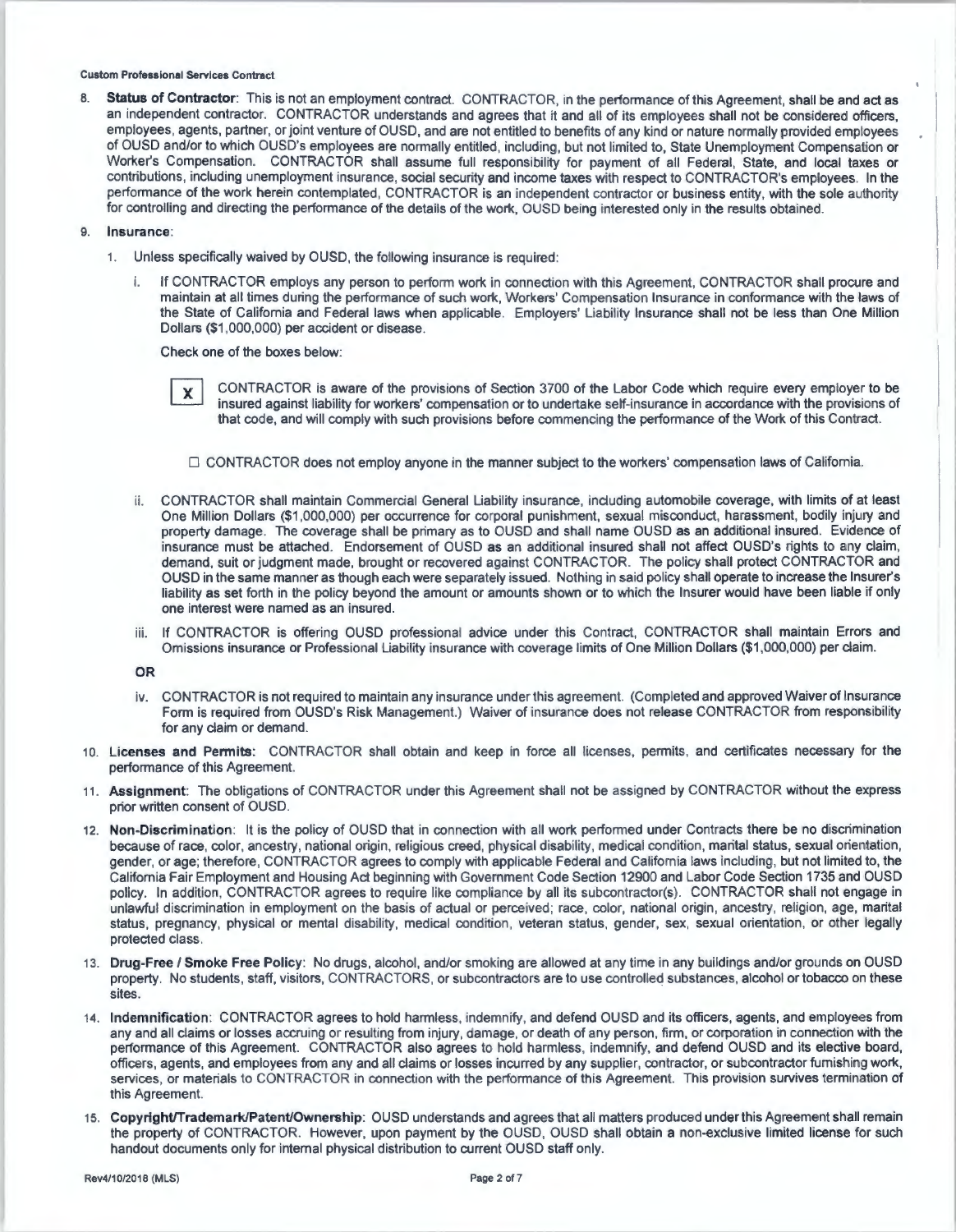- 16. **Waiver:** No delay or omission by either party in exercising any right under this Agreement shall operate as a waiver of that or any other right or prevent a similar subsequent act from constituting a violation of the Agreement.
- 17. **Tennination:** OUSD may at any time terminate this Agreement upon 30 days prior written notice to CONTRACTOR. OUSD shall compensate CONTRACTOR for services satisfactorily provided through the date of termination. In addition, OUSD may terminate this Agreement for cause should CONTRACTOR fail to perform any part of this Agreement. In the event of termination for cause, OUSD may secure the required services from another contractor. If the cost to OUSD exceeds the cost of providing the services pursuant to this Agreement, CONTRACTOR shall pay the additional cost.
- 18. **Conduct of CONTRACTOR:** By signing this Agreement, CONTRACTOR certifies compliance with the following requirements and will provide OUSD with evidence of staff qualifications, which include:
	- 1. **Tuberculosis Screening:** CONTRACTOR is required to screen employees who will be working at OUSD sites for more than six hours. CONTRACTOR affirms that each employee has current proof of negative TB testing on file and TB results are monitored.
	- 2. **Fingerprinting of Employees and Agents.** The fingerprinting and criminal background investigation requirements of Education Code section 45125.1 apply to CONTRACTOR's services under this Agreement and CONTRACTOR certifies its compliance with these provisions as follows: "CONTRACTOR certifies that CONTRACTOR has complied with the fingerprinting and criminal background investigation requirements of Education Code section 45125.1 with respect to all CONTRACTOR's employees, subcontractors, agents, and subcontractors' employees or agents ("Employees") regardless of whether those Employees are paid or unpaid, concurrently employed by OUSD, or acting as independent contractors of CONTRACTOR, who may have contact with OUSD pupils in the course of providing services pursuant to the Agreement, and the California Department of Justice has determined that none of those Employees has been convicted of a felony, as that term is defined in Education Code section 45122.1. Contractor further certifies that it has received and reviewed fingerprint results for each of its Employees and Contractor has requested and reviews subsequent arrest records for all Employees who may come into contact with OUSD pupils in providing services to the District under this Agreement."

In the event that OUSD, in its sole discretion, at any time during the term of this contract, desires the removal of any CONTRACTOR related persons, employee, representative or agent from an OUSD school site and, or property, CONTRACTOR shall immediately, upon receiving notice from OUSD of such desire, cause the removal of such person or persons.

- 19. **No Rights in Third Parties:** This Agreement does not create any rights in, or inure to the benefit of, any third party except as expressly provided herein.
- 20. **OUSD's Evaluation of CONTRACTOR and CONTRACTOR's Employees and/or Subcontractors.** OUSD may evaluate CONTRACTOR's work in any way that OUSD is entitled to do so pursuant to applicable law. The OUSD's evaluation may include, without limitation:
	- 1. Requesting that OUSD employee(s) evaluate the CONTRACTOR and the CONTRACTOR's employees and subcontractors and each of their performance.
	- 2. Announced and unannounced observance of CONTRACTOR, CONTRACTOR's employee(s), and/or subcontractor(s).
- 21 . **Limitation of OUSD Liability:** Other than as provided in this Agreement, OUSD's financial obligations under this Agreement shall be limited to the payment of the compensation provided in this Agreement. Notwithstanding any other provision of this Agreement, in no event, shall OUSD be liable, regardless of whether any claim is based on contract or tort, for any special, consequential, indirect or incidental damages, including, but not limited to, lost profits or revenue, arising out of, or in connection with, this Agreement for the services performed in connection with this Agreement.
- 22. **Confidentiality:** CONTRACTOR and all CONTRACTOR's agents, personnel, employee(s), and/or subcontractor(s) shall maintain the confidentiality of all information received in the course of performing the Services. CONTRACTOR understands that student records are confidential and agrees to comply with all state and federal laws concerning the maintenance and disclosure of student records. This requirement to maintain confidentiality shall extend beyond the termination of this Agreement. Contractors will be permitted access to student data only where permissible under state and federal law and only after executing OUSD's Confidentiality Agreement Regarding Student Data.
- 23. **Conflict of Interest:** CONTRACTOR shall abide by and be subject to all applicable, regulations , statutes or other laws regarding conflict of interest. CONTRACTOR shall not hire any officer or employee of OUSD to perform any service by this Agreement without the prior approval of OUSD Human Resources.

CONTRACTOR affirms to the best of his/her/its knowledge, there exists no actual or potential conflict of interest between CONTRACTOR's family, business or financial interest and the services provided under this Agreement, and in the event of change in either private interest or services under this Agreement, any question regarding possible conflict of interest which may arise as a result of such change will be brought to OUSD's attention in writing .

Through its execution of this Agreement, CONTRACTOR acknowledges that it is familiar with the provisions of section 1090 et seq. and section 87100 et seq. of the Government Code of the State of California, and certifies that it does not know of any facts which constitute a violation of said provisions. In the event CONTRACTOR receives any information subsequent to execution of this Agreement which might constitute a violation of said provisions, CONTRACTOR agrees it shall notify OUSD in writing.

24. **Certification Regarding Debarment, Suspension, Ineligibility and Voluntary Exclusion:** CONTRACTOR certifies to the best of his/her/its knowledge and belief, that it and its principals are not presently debarred, suspended, proposed for debarment, declared ineligible, or voluntarily excluded from covered transactions by any Federal department or agency according to Federal Acquisition Regulation Subpart 9.4, and by signing this contract, certifies that this vendor does not appear on the Excluded Parties List (https://www.sam.gov/).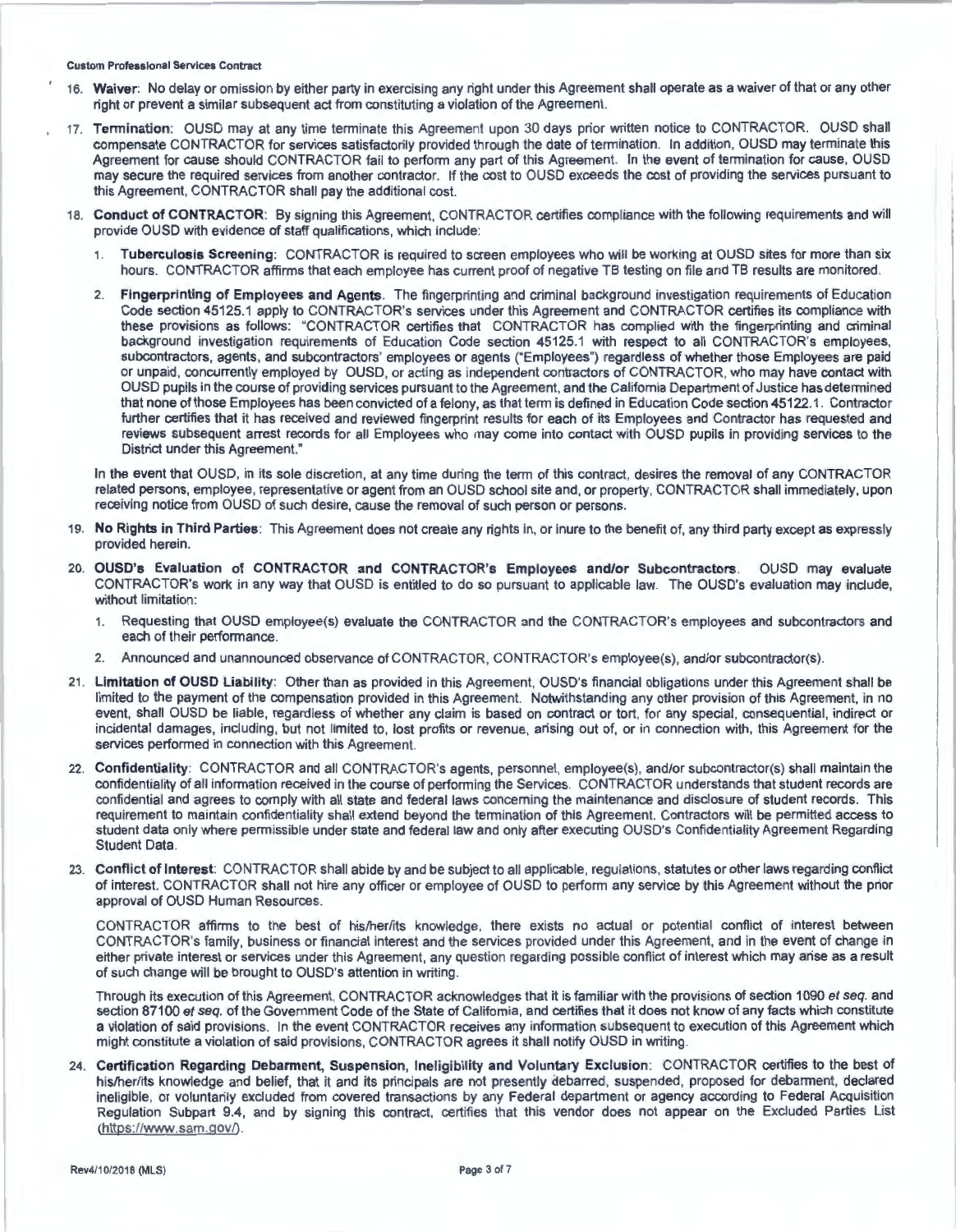- 25. **Litigation:** This Agreement shall be performed in Oakland, California and is governed by the laws of the State of California, but without resort to California's principles and laws regarding conflict of laws. The Alameda County Superior Court shall have jurisdiction over any litigation initiated to enforce or interpret this Agreement.
- 26. Incorporation of Recitals and Exhibits: The Recitals and each exhibit attached hereto are hereby incorporated herein by reference. CONTRACTOR agrees that to the extent any recital or document incorporated herein conflicts with any term or provision of this Custom Professional Services Contract, the terms and provisions of this Custom Professional Services Contract shall govern.
- 27. **lntegrationlEntire Agreement of Parties :** This Agreement constitutes the entire agreement between the Parties and supersedes all prior discussions, negotiations, and agreements, whether oral or written. This Agreement may be amended or modified only by a written instrument executed by both Parties.
- 28. **Counterparts:** This Agreement and all amendments and supplements to it may be executed in counterparts, and all counterparts together shall be construed as one document.
- 29. Signature Authority: Each party has the full power and authority to enter into and perform this Agreement, and the person signing this Agreement on behalf of each Party has been given the proper authority and empowered to enter into this Agreement.
- 30. Contract Contingent on Governing Board Approval: OUSD shall not be bound by the terms of this Agreement until it has been formally approved by OUSD's Governing Board, and no payment shall be owed or made to CONTRACTOR absent that formal approval. This Agreement shall be deemed approved when it has been signed by the Board of Education, and/or the Superintendent as its designee.
- 31. W-9 Form: If CONTRACTOR is doing business with OUSD for the first time, complete and return with the signed Contract the W-9 form.
- 32. **Contract Publicly Posted:** This contract, its contents, and all incorporated documents are public documents and will be made available by OUSD to the public online via the Internet.

**OAKLAND UNIFIED SCHOOL DISTRICT** 

Aime Eng

 $\overline{\mathbf{X}}$  President, Board of Education

 $\Box$  Superintendent

□ Chief or Deputy Chief

Secretary, Board of Education

This Custom Professional Service Contract approved by OUSD General Counsel

**OAKLAND** UNIFIED SCHOOL DISTRICT Office of the General Counsel Office of the General Counsel<br>APPROVED FOR FORM AND SUBSTANCE By: *t/J..,,.;6;,.:;;~.,.-=.= =* 

Michael L. Smith, Attomey at Law

**Contractor Signature** 

TARA SCHILLING. SENIOR VICE PRESIDENT Print Name, Title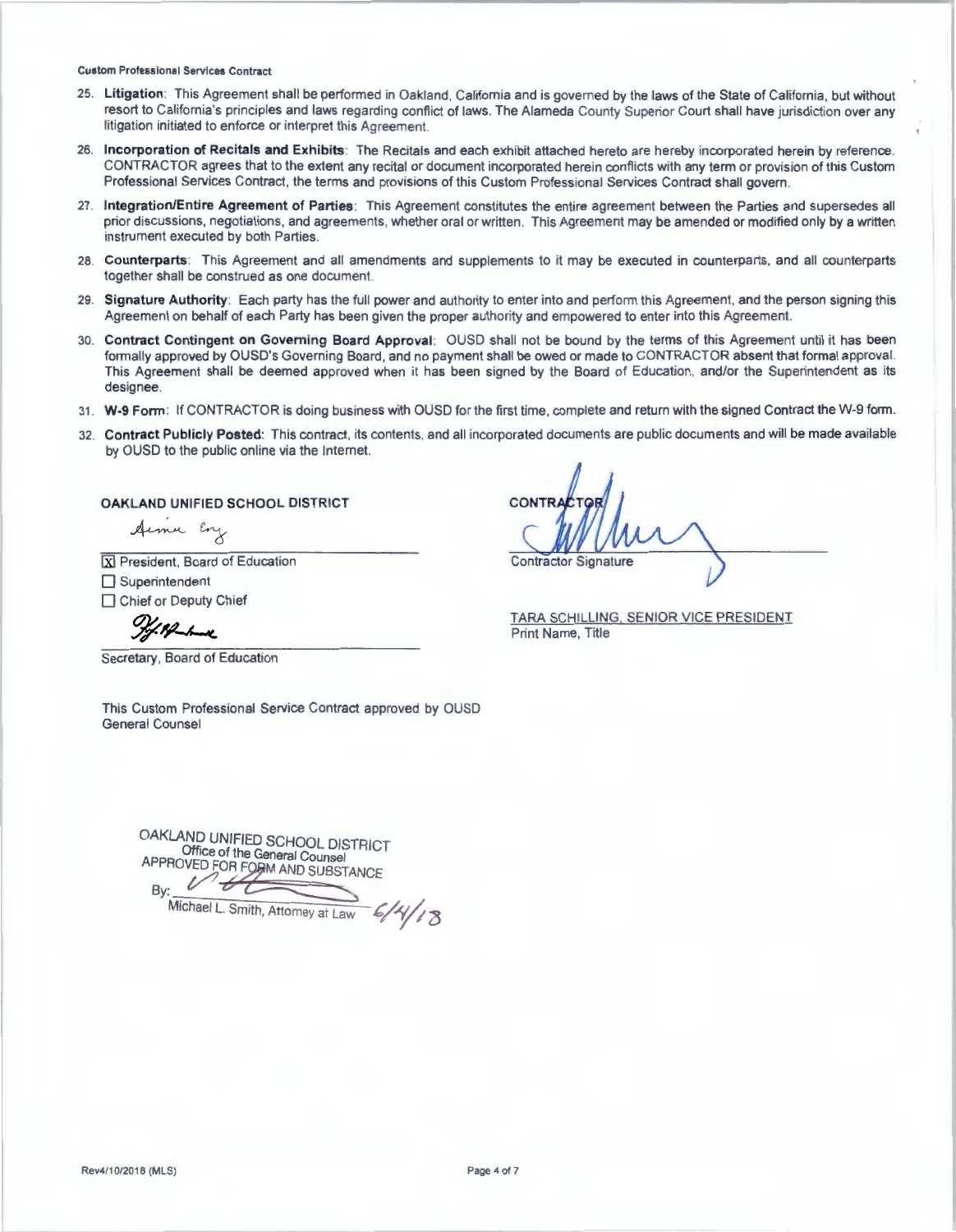# EXHIBIT "A" SCOPE OF WORK

IIF A CONTRACTOR PROVIDES AN ACCEPTABLE DESCRIPTION OF SERVICES AS PART OF A PROPOSAL, THAT DESCRIPTION OF SERVICES MAY BE ATTACHED WITHOUT ANY TERMS, CONDITIONS, LIMITATIONS, ETC., FROM THAT PROPOSAL.]

1. Description of Services to be Provided: Provide a description of the service(s) the contractor will provide. Be specific about what service(s) OUSD is purchasing and what this Contractor will do.

ATTACHED HERETO AND INCORPORATED AS IF FULLY SET FORTH HEREIN **AS EXHIBIT A** IS A FULL DESCRIPTION OF THE SCOPE OF WORK UNDER THE CONTRACT:

# **EXHIBIT A**

## **Keenan's Services\***

# **Property and Liability Inspection and Audit Program**

An on-site inspection of sites owned/operated by the District should be conducted at least every two (2) years by a qualified third-party Loss Prevention Specialist. In addition, the District should conduct periodic, regular self-inspections. The self-inspection conducted by District personnel should include documentation of all findings and recommended corrective action.

The purpose of the inspection program is to identify and control hazards before people are injured or losses occur. This can help to reduce the frequency and severity of claims and to mitigate the losses resulting from known liability exposures. An inspection conducted by a knowledgeable person, with the results communicated properly to management, conveys recognition of the hazards.

#### **Inspection Services**

Keenan's property and liability inspection program meets the Northern California ReLiEF (NCR) guidelines. Documentation will be provided in an inspection report that lists hazards identified.

#### Value

The inspection process has moved forward to focus on High Priority loss exposures and District Wide recommendations while adhering to the NCR Guidelines regarding the number of sites inspected. Value to the District will be enhanced by the evolution of the process and focus on the past loss drivers and a more focused inspection process.

#### Report Format

Keenan has invested in report-writing software that allows us to upload findings directly from your sites during the physical inspection. An email of immediate hazards can also be sent to District personnel during the inspection process. The system is now robust enough to photograph Medium Priority findings in addition to High Priority findings, for District review as part of the physical inspection. Keenan will continue to provide reports to you in a user-friendly format. The report is Web-based and will be accessible through the P&C Bridge. It can be downloaded into a PDF file or an Excel file, which will give the capability to sort by a number of criteria.

#### Areas Inspected

All school sites, District Offices, and Maintenance & Operations facilities will be visually inspected. Also included are adjacent areas to the sites for identification of any potential fire , water damage or student injury exposure to the District. A review of recent Property & Liability claim activity will be reviewed with the District prior to the inspection. Areas to be inspected include the following:

#### Playground Equipment

Keenan will conduct an inspection of general conditions of the playground equipment with particular attention to:

- 1. Swing chairs
- 2. Swing pivot connections
- 3. Swing seats

4. Chains on any other apparatus such as ring sets and climbers, paying particular attention to end links and any other point of pivot or wear.

- 5. Movable apparatus connection points
- 6. Tread surfaces of ladders on slides and any other climbing apparatus.

7. Surfaces of slide bedways, slide rails teeter-totter seats, merry-go-round seats or any other surface that children regularly contact on the equipment.

- 8. Bolts and other fasteners for all connecting points on assembled equipment and checking to be sure bolts are not too long and extend into playing areas.
- 9. Wood equipment, especially for dry rot, deterioration and splinters.
- 10. Playground fall protection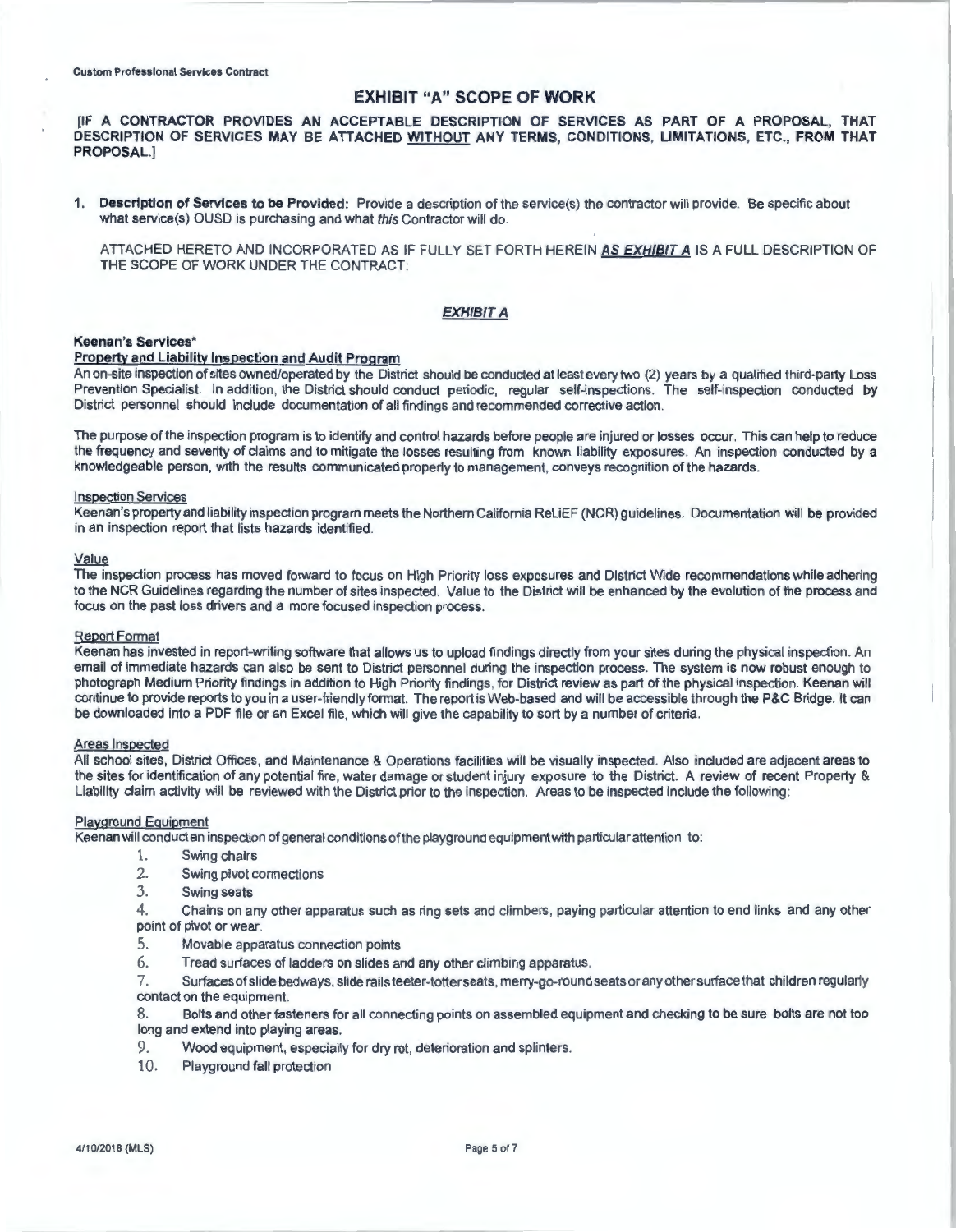# Athletic Equipment

Athletic equipment is similar in nature to playground equipment and will be inspected accordingly. Attention will be given to connections, pivot points, tread surfaces and surfaces that regularly contact the body. Weight equipment cables will be inspected for wear or fraying and equipment joint welds will be checked for cracking.

# **Facilities Housing Playground & Athletic Equipment**<br>Fields: Check for conditions of v

Check for conditions of walkways, exposed roots, gopher holes, potholes, broken glass or other debris.

- Outside Courts: Check all surface conditions with attention to potholes, large cracks, raised surfaces and worn areas.
- Athletic Fields: Check for field conditions as noted under the field section. Check the condition of bleachers (seats, walkways side and back rails), player benches, field fencing and backstops.
- Swimming Pools: Check for clearly visible life saving equipment, emergency telephone numbers, pool rules and pool depth markings. Check the conditions or deck walking surfaces, bond beams, and stairs to lifeguard chairs , stairs to dive boards, dive board surfaces, pool fencing and bleachers. Inspect wet area electrical outlets for Ground Fault Interrupters. If the pool is indoors, check the condition of exits and exit lighting.
- Gyms: Check the conditions of exits, exit ways, exit lighting, emergency lighting, bleachers and cables supporting movable basketball hoops.

Multi-Purpose Room: Same as Gyms.

## Industrial Arts

Inspect all shops with attention to:

- 1. Machine guarding
	- 2. Exits
	- 3. Housekeeping<br>4. Storage of flan
	- Storage of flammable liquids
	- 5. Conditions of electrical power cords
	- Conditions of hand power tools 6.
	- Electrical equipment and connections 7.
	- Ventilation 8.
	- Fire extinguishers 9.
	- 10. Student/Guest use of personal protective equipment

#### Home Economics

Inspect cooking and sewing rooms with attention to:

- 1. Machinery electrical wiring and connections
- 2. Floor and wall electrical outlets
- 3. Natural gas connections
- 4. Dryer venting
- 5. Accumulation of lint and other combustible debris
- 6. Cooking exhaust
- 7. Fire extinguishers

#### Public Assembly Areas

Inspect multi-purpose rooms, cafeterias, theaters, gyms and other public assembly areas. Include inspection of:

- 1. Exits
- 2. Panic hardware
- 3. Exit lighting
- 4. Emergency lighting for installation and testing
- 5. Posting of maximum occupancy signs

#### Science Labs

Special attention is given to eye protection for students and emergency response equipment such as:

- 1. Eye wash stations
- 2. Deluge showers
- 3. Fire blankets and fire extinguishers

Attention is also focused on overall laboratory conditions such as size and number of students with regard to emergency egress, ventilationboth local and general, etc.

# Follow-up Audit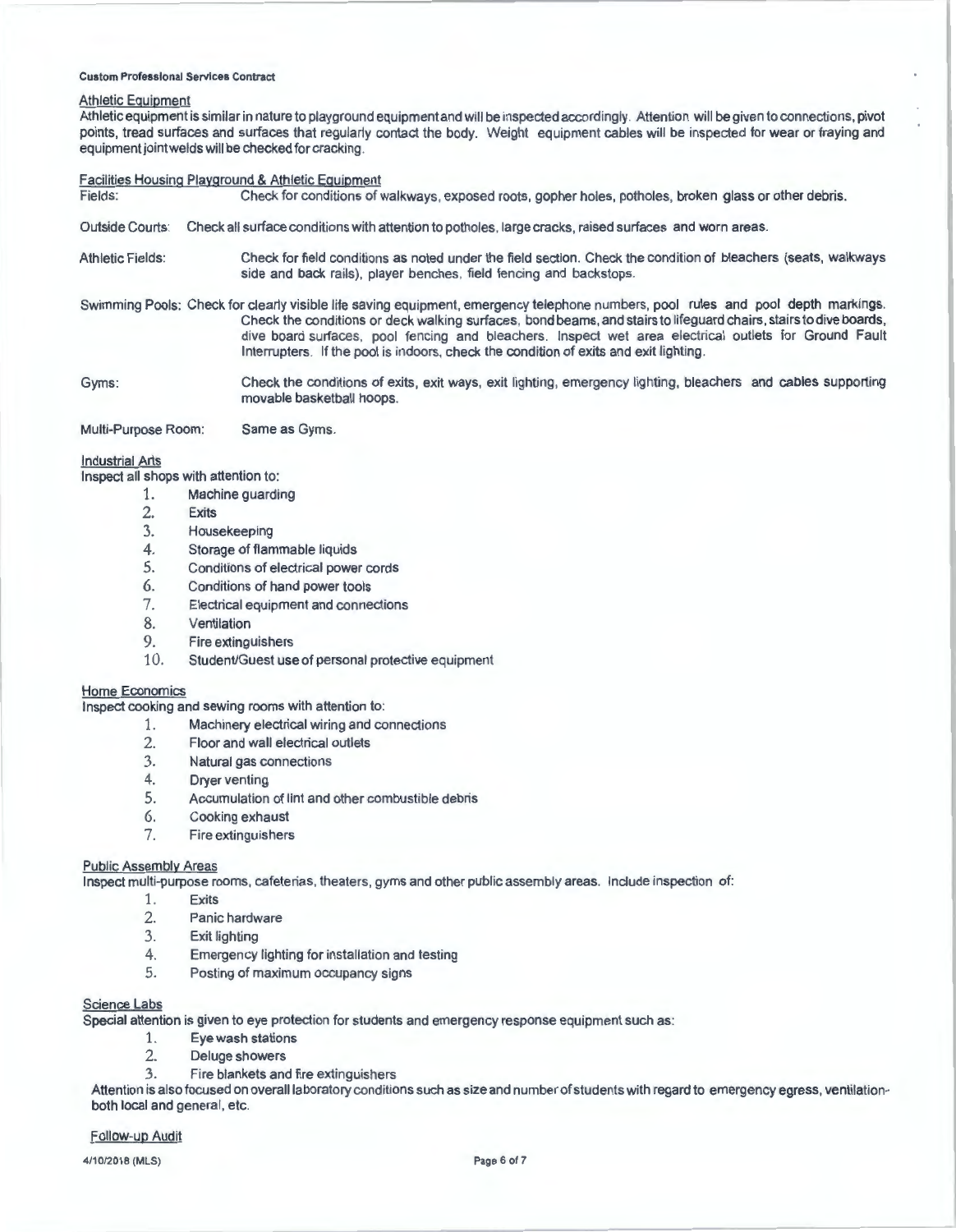Northern California ReliEF guidelines require a follow-up audit. Approximately one year after the inspection has been completed and the reports delivered, there will be a follow-up audit of the inspection progress. A consultant will visit the District and meet with appropriate personnel to determine the progress being made with regard to the recommended high priority corrective actions noted in the inspection report.

#### Self-Inspection

Documentation for self-inspections can be accomplished by the use of inspection check sheets with a space for corrective action taken. The inspection will assist the District in developing a self-inspection check sheet that adequately identifies areas that should be inspected by District personnel. This sheet should contain a list of items to be inspected, a rating section for each item inspected (a section for comments) and section to list corrective action taken. The self-inspections should be performed regularly and include:

- Playground & Athletic Equipment<br>  $\triangleright$  Facilities Housing Playground & A
- $\geq$  Facilities Housing Playground & Athletic Equipment<br> $\geq$  Public Assembly Areas
- $\triangleright$  Public Assembly Areas<br>  $\triangleright$  Industrial Arts
- $\triangleright$  Industrial Arts<br> $\triangleright$  Home Econon
- $\triangleright$  Home Economics<br> $\triangleright$  Science Laborato
- $\triangleright$  Science Laboratories<br> $\triangleright$  Common Areas & Gro
- Common Areas & Grounds

#### Limitations

Keenan's inspection services are intended to help clients identify and mitigate hazards and potential liability exposures. While we are confident that our services will help our clients create a safer environment, we do not represent or guarantee that we will be able to identify all potential hazards, or offer a fail-safe mechanism for dealing with them. Consequently, we make no promise or representation that clients will recognize improved loss experience or premium savings as a result of these services.

Keenan's inspection services are not intended to substitute for regular, ongoing inspection and maintenance of a client's premises or equipment. Nor are they intended to replace any required inspection or service that is to be routinely performed by licensed or certified service professionals (e.g., HVAC contractor, electrician, plumber, elevator service personnel, etc.).

\*The goal of Keenan's loss control services is to (i) promote safety awareness, (ii) assist in the identification of conditions which may pose a risk of injury, and (iii) provide recommendations and/or suggestions to help mitigate the risks identified. While we are confident that Keenan's loss control services will help you to create a safer environment, we do not suggest that we will be able to identify all risk exposures or that following our recommendations will eliminate all risk of injury or result in improved loss experience.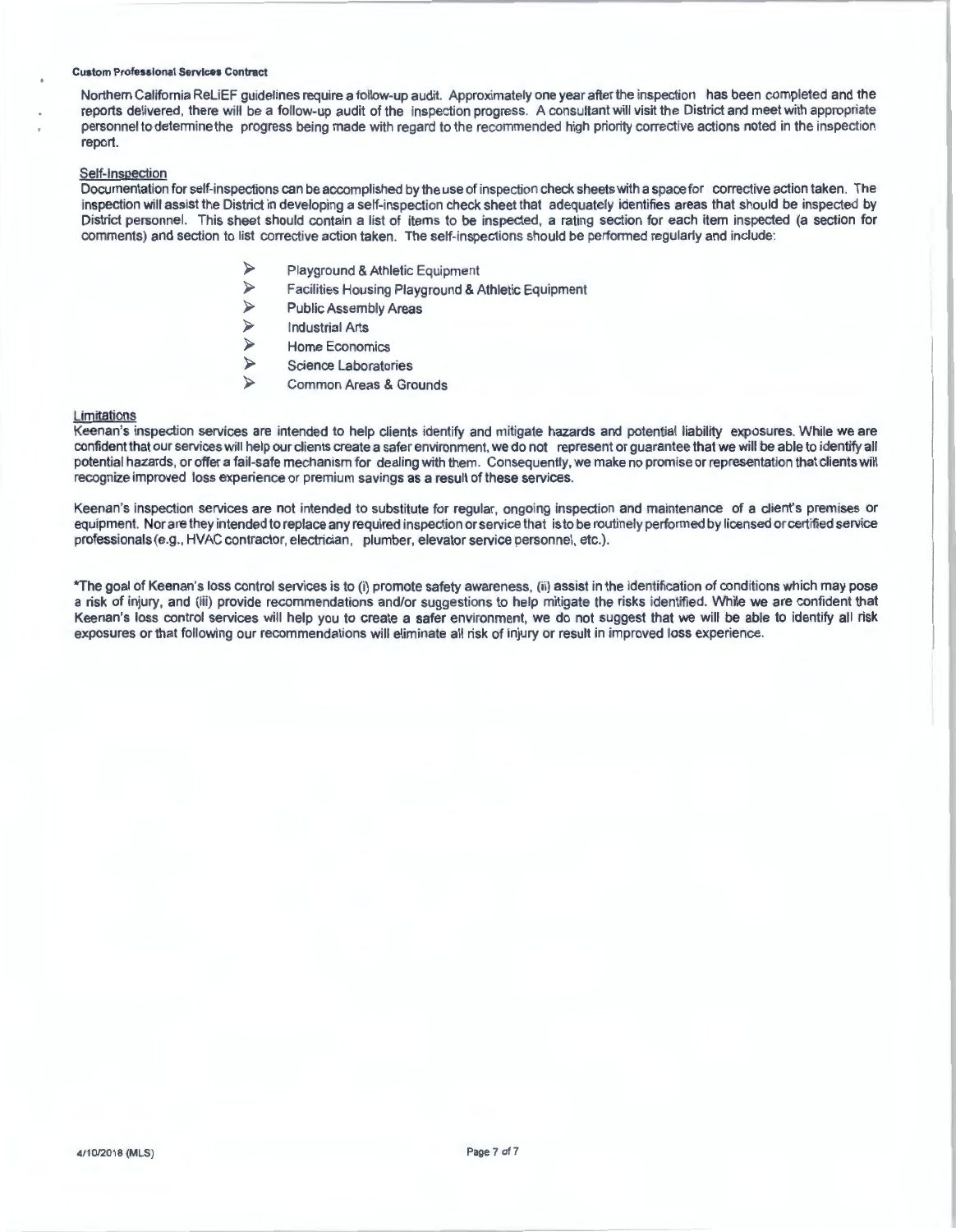

# **CONTRACT JUSTIFICATION FORM This Form Shall Be Submitted to the Board Office With Every Consent Agenda Contract.**

| Legislative File ID No.                                                                                                                                                                     |  |  |  |  |
|---------------------------------------------------------------------------------------------------------------------------------------------------------------------------------------------|--|--|--|--|
| <b>Department: Risk Management</b>                                                                                                                                                          |  |  |  |  |
| Vendor Name: Keeanan & Associates                                                                                                                                                           |  |  |  |  |
| Contract Term: Start Date: July 1, 2018<br>End Date: June 30, 2019                                                                                                                          |  |  |  |  |
| Annual Cost: \$85,988.00                                                                                                                                                                    |  |  |  |  |
|                                                                                                                                                                                             |  |  |  |  |
| Is Vendor a local Oakland business? Yes $\boxed{\smash{\checkmark}}$ No $\boxed{\phantom{\checkmark}}$                                                                                      |  |  |  |  |
| Why was this Vendor selected?                                                                                                                                                               |  |  |  |  |
| Summarize the services this Vendor will be providing.<br>Membership requirement for Joint Power Authority (JPA) where the District is a member for property & liability insurance coverage. |  |  |  |  |
| Was this contract competitively bid? Yes $\boxed{\smash{\checkmark}}$ No $\boxed{\phantom{\checkmark}}$                                                                                     |  |  |  |  |
| If No, answer the following:                                                                                                                                                                |  |  |  |  |
| 1) How did you determine the price is competitive?                                                                                                                                          |  |  |  |  |
|                                                                                                                                                                                             |  |  |  |  |

 $Legal 10/27/15$  1